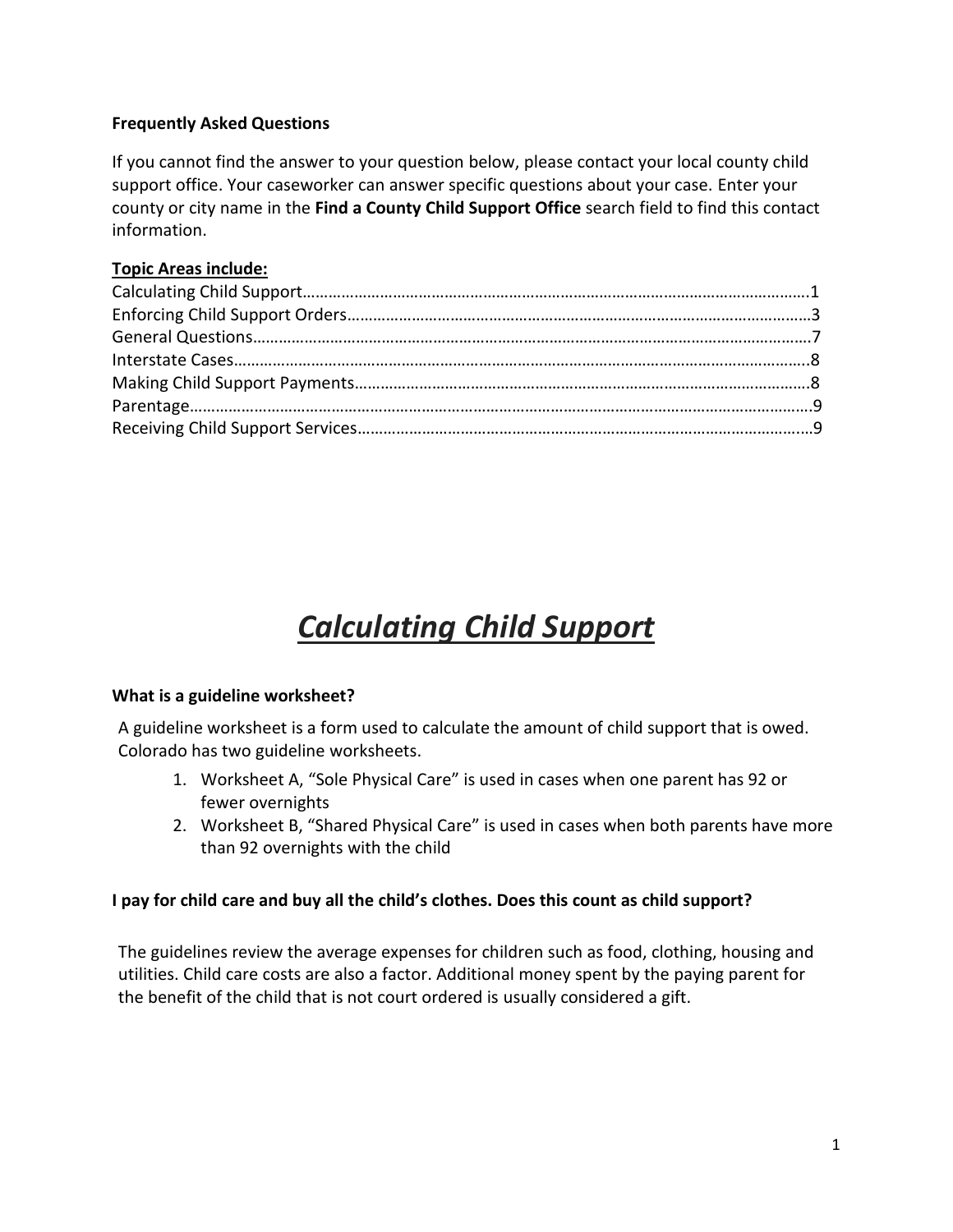# **What expenses are considered and what documentation must I provide regarding expenses?**

Many expenses are factored into determining the child support amount. Parents must provide proof of payment to have any expense considered. They are:

- Other child support orders
- Alimony/spousal support
- Credit given for other children living in your home
- Credit given for costs related to another child you are responsible for but that does not live in your home
- Post-secondary education expenses
- Child care expenses
- Medical insurance expenses
- Potential other medical costs
- Potential expenses from transportation of a child to see the other parent

# **We share custody. Does that impact the amount I have to pay?**

If each parent has the child in his/her home for more than 92 overnights a year, credit may be given in the guideline calculation.

# **Are my other bills, such as rent and car payments, taken into consideration when calculating the amount of support?**

Expenses of the parents, such as rent and car payments, are not considered.

# **What if one of the parties doesn't have any income?**

If a paying parent or person receiving payments is not employed to his or her full capacity, income may be determined based upon their potential earning ability. There are some situations where this does not happen, such as:

- The parent is mentally or physically disabled
- One of the paying parent/person receiving payments children is under the age of 30 months and a parent cares for the child instead of working
- The parent is receiving training or education that will lead to a higher paying job in the future

# **Does overtime count as part of my income?**

Generally, overtime is not counted as part of your income for child support unless your employer requires it.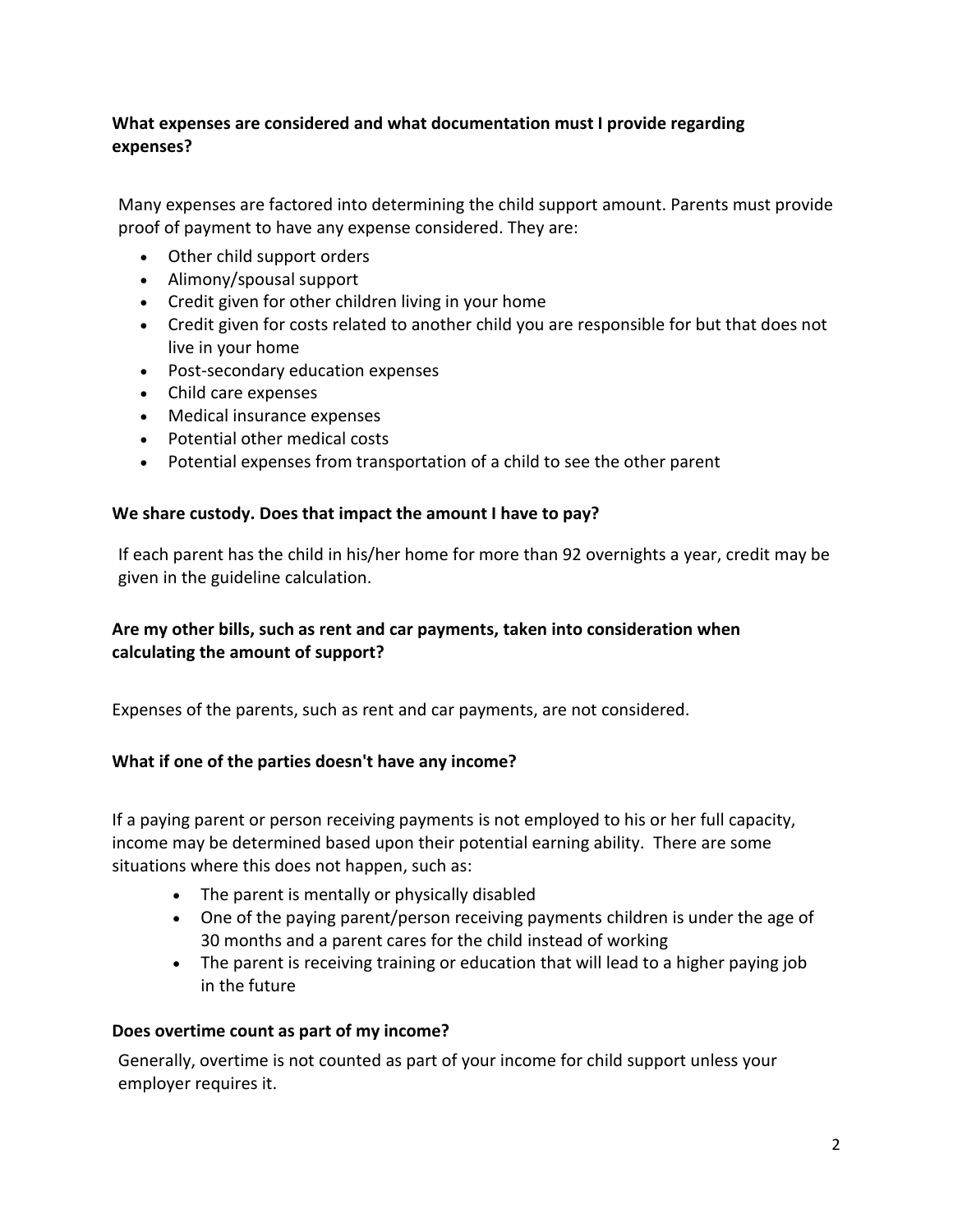### **Does this order allow me to have visitation with the child?**

The local county child support office cannot establish visitation, also known as parenting time. You may request that a court hearing be set to ask the court to grant parenting time. You may hire a private attorney to assist you. Forms for filing requests for visitation and decisionmaking are available from the [Colorado Judicial Department](http://www.courts.state.co.us/Forms/Index.cfm) website.

# *Enforcing Child Support Orders*

#### **Credit Reporting**

#### **I recently started making payments, so why is my account still showing as past due?**

If you started making regular monthly payments after your account became past due, the account will continue to show as past due until the past due amount is paid in full.

# **Will my credit continue to be reported if I owe support but pay off my arrears balance?**

Your account will continue to be reported but with a zero balance. If your account was past due before you paid your balance, it will be reported as current from the time payment was received. If you had a collection account, the account will be deleted from your credit report.

#### **If my child support account is incorrect on the credit report, how do I fix it?**

You have three options:

- 1. File a consumer dispute directly with the company who issued your credit report
- 2. Contact the local county child support caseworker handling your child support case
- 3. Contact the State Enforcement Unit of the CSS Program at (303) 866-4323.

#### **Driver's License Suspension**

#### **Why did I get a driver's license suspension notice?**

You either submitted a partial child support payment or have not paid an order.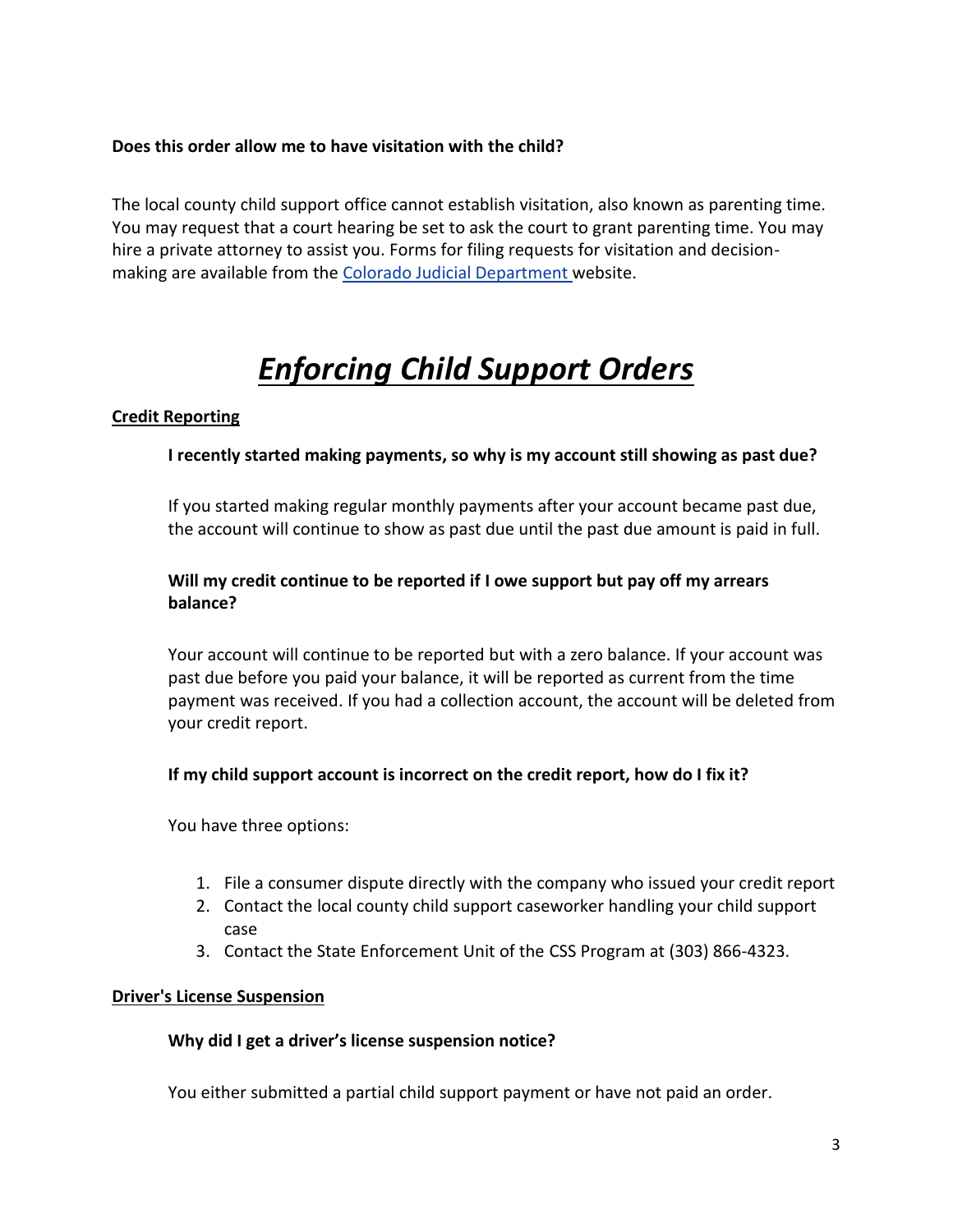# **What can I do if my employer is deducting child support payments from my paycheck and I still received a driver's license suspension notice?**

First, check to see if the Family Support Registry (FSR) records correspond with your payment records. You can get a copy of the payment record mailed to you anytime by contacting the [FSR Customer Service Department](https://childsupport.state.co.us/siteuser/do/vfs/Frag?file=/cm:contactInformation.jsp#CustomerService) or your county child support caseworker. Use the **Find a County Child Support Office** search field to locate the address and phone number of your local county child support office.

If there is an error, contact your payroll department to ask if the payment was sent to the FSR after it was deducted from your paycheck. Have them check to see if the correct FSR account number was submitted with the payment. Finally, contact your county child support caseworker to discuss the payment situation and the driver's license suspension notice.

#### **How do I get a Notice of Compliance sent to the Division of Motor Vehicles (DMV)?**

Contact your local county child support caseworker to make payment arrangements. When the Notice of Compliance is issued, a paper copy will be mailed to you. The DMV receives an electronic notification at the same time. You do NOT need the paper copy of the notice to reinstate your driver's license.

#### **How do I reinstate my driver's license if it has been suspended?**

Once payment arrangements have been made and a Notice of Compliance has been issued, wait 48 hours and contact the DMV at (303) 205-5613, or online at [www.mydmv.colorado.gov,](file:///C:/Users/AndersLA/Downloads/www.mydmv.colorado.gov) to find out what the DMV needs to reinstate your license.

#### **How do I get a "red license" (probationary license)?**

Contact the DMV at (303) 205-5613, or online at [www.mydmv.colorado.gov,](file:///C:/Users/AndersLA/Downloads/www.mydmv.colorado.gov) to learn more.

#### **Financial Institution Data Match**

#### **Why was a lien placed on my bank account?**

This happens when there is a child support arrears balance. The lien can be placed even if you are paying your monthly support amount. This is also true if you are paying an additional payment toward the arrears balance.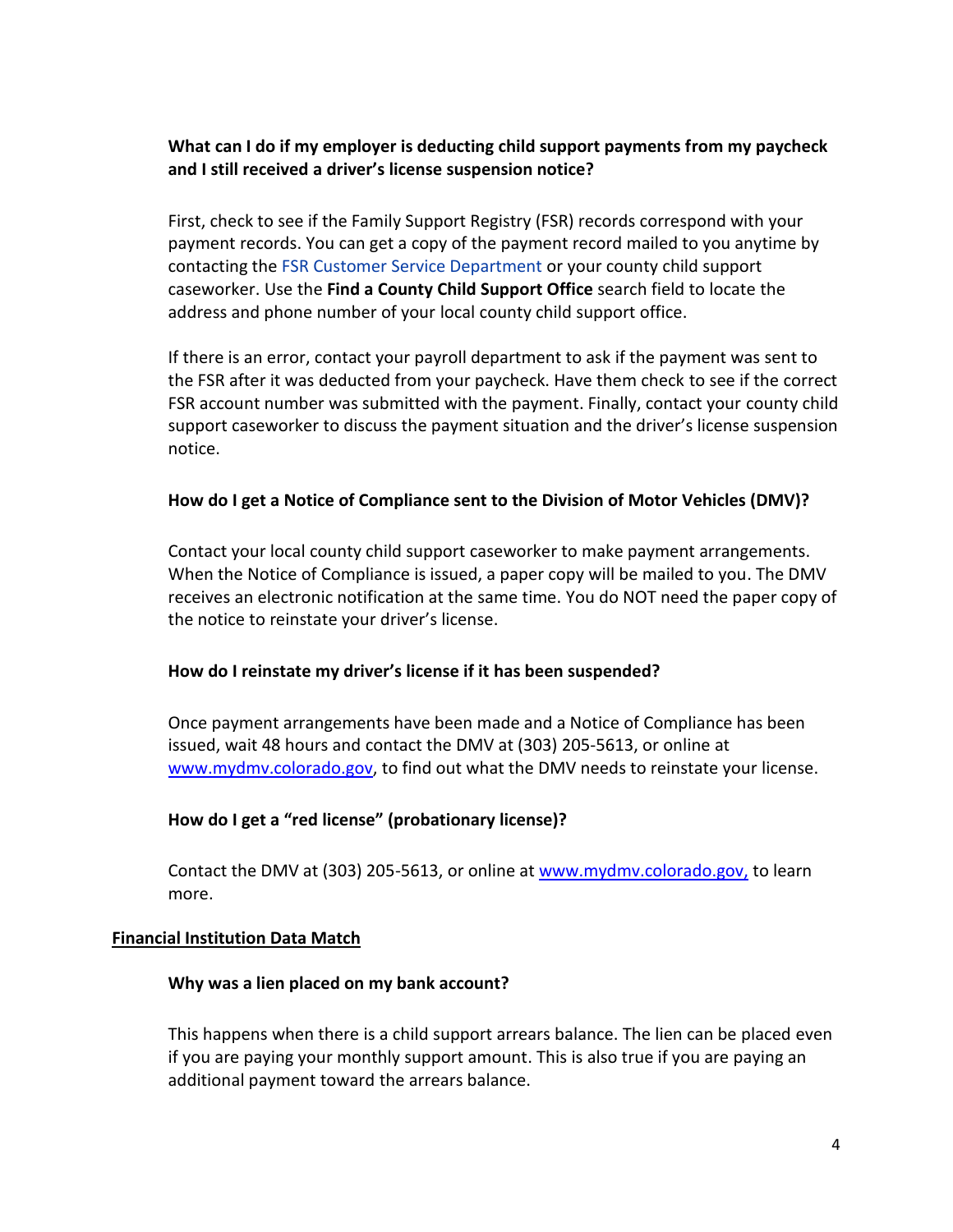### **How long will the "freeze" be in effect on my account?**

The "freeze" will last for 30 calendar days from the date of the lien.

#### **What if the balance listed on the lien is not correct?**

Your county child support caseworker can help you fix this.

#### **What if the balance listed on the lien is more than the balance of my account?**

The amount deducted from your bank account will be up to the amount listed on the lien but will not exceed the balance of your account.

#### **Can I be reimbursed for the fees the bank charges me?**

No. The state will not refund fees charged by the bank.

#### **Tax Interception and Child Support**

#### **What is the Federal Tax Refund Offset Program?**

The Federal Tax Refund Offset Program collects past due child support payments from the tax refunds of parents who have been ordered to pay child support. The program is a cooperative effort among the Internal Revenue Service (IRS), Federal Office of Child Support Enforcement (OCSE) and state CSS agencies.

#### **Will the CSS Program intercept my federal tax refund if I am paying on my case?**

Yes, federal law requires that a tax refund be intercepted anytime a case has more than \$150 in arrears due.

#### **How do I get the offset stopped?**

The only way to stop the offset is to pay off your arrears balance in full. Contact your county child support caseworker to learn more about this.

# **My spouse made some of the money that was intercepted for my child support debt. Why is his or her share being taken?**

Your spouse may be entitled to get back the portion of the refund that can be shown as belonging to him or her. If it is part of an Internal Revenue Service (IRS) refund, the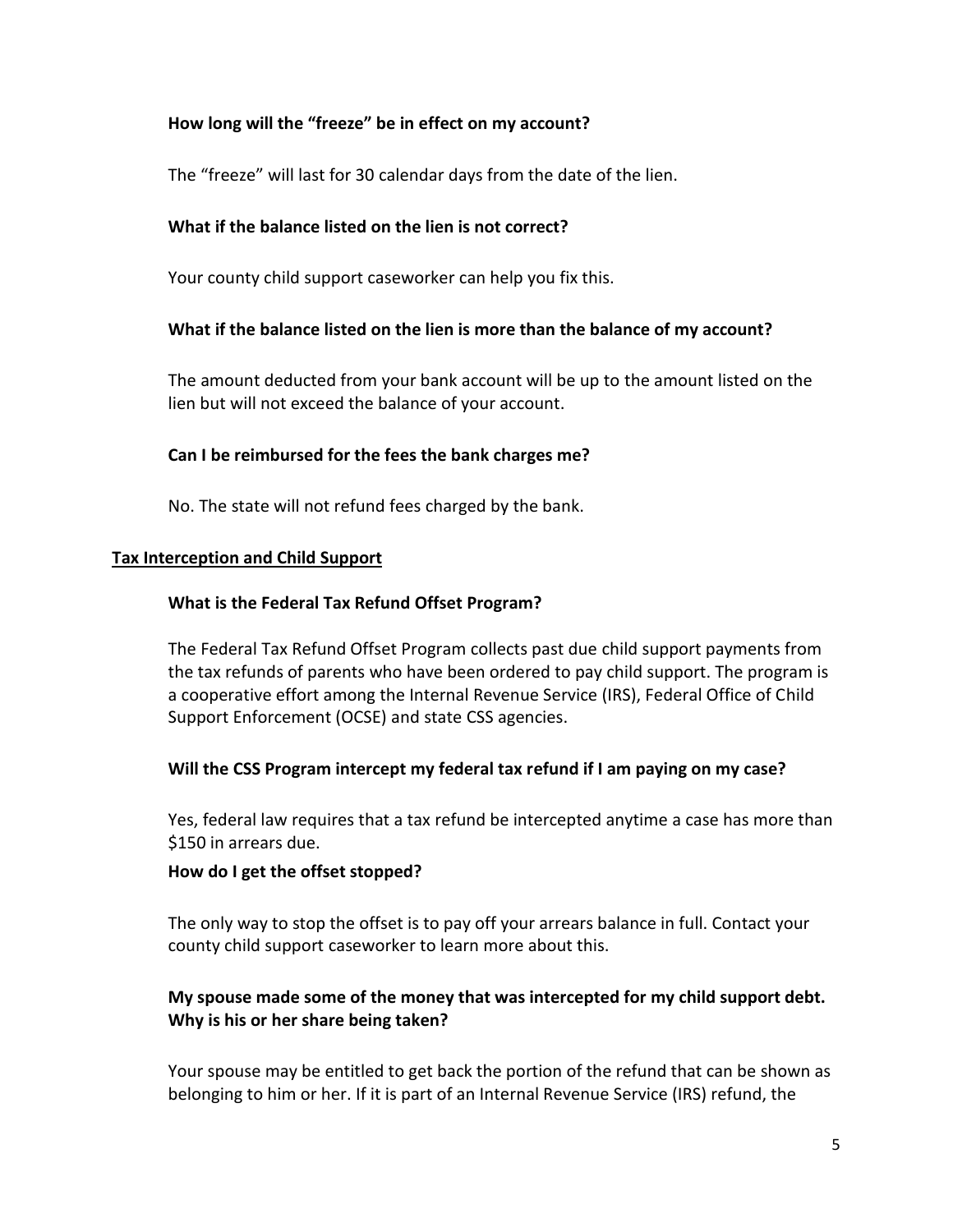impacted party must file IRS Form 8379, Injured Spouse Claim. Call (800) 829-3676 to get this form or download [IRS](http://www.irs.gov/) Form 8379 from the IRS website.

#### **Other Enforcement Remedies**

#### **What is the most common way to collect child support?**

CSS has the authority to collect child support from an income assignment. An income assignment is issued to the employer of the parent required to pay child support to deduct the required amount from wages or other income.

# **Why were my winnings offset when I am currently paying my child support as agreed?**

If you have an arrears balance greater than zero, these types of funds are used for unpaid child support.

#### **I have a hold on my passport due to a child support balance, what do I do now?**

You must pay the balance in full, including current support, to release the hold on your passport.

# **I know the other party has unclaimed funds from the Great Colorado Payback, why is CSS not intercepting them?**

CSS can only offset unclaimed property funds for unpaid child support once a successful claim has been filed for the unclaimed property.

# **What types of licenses can be suspended by Child Support Services for not paying?**

In addition to driver's licenses, CSS may request the suspension of professional and occupational licenses and recreational licenses. Each type of license has its own requirements to receive reinstatement. Call your local office for more information.

#### **How are unemployment benefits used to pay child support?**

A child support case must be opened through a local county child support office for payments to come from state unemployment benefits.

#### **Why are you taking my Workers' Compensation benefits when I am paying?**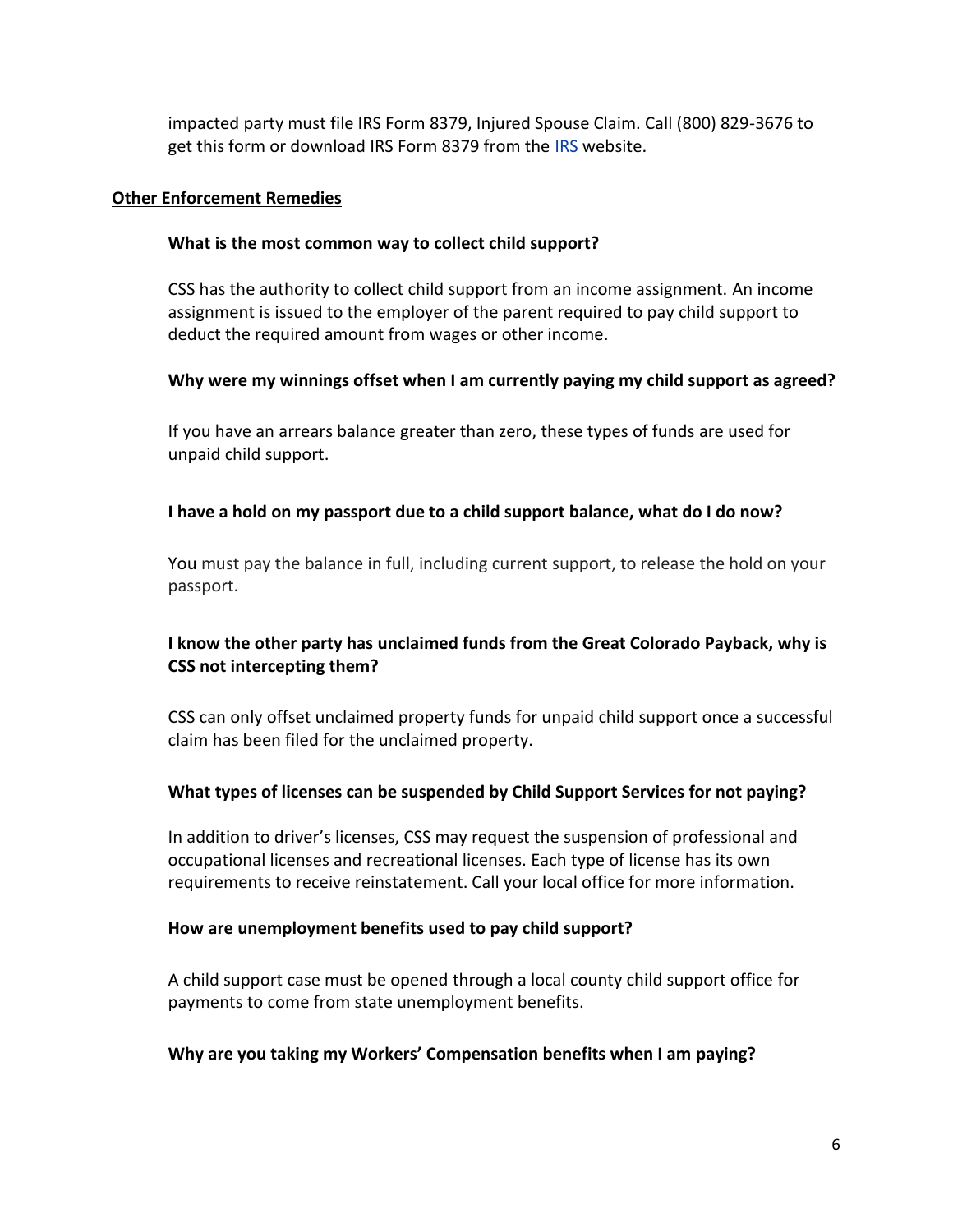The copy of the child support administrative lien and attachment is sent to you and the workers' compensation adjusters. It requires up to 50% withholding to pay off child support arrears. The administrative attachment is designed to collect arrears whether or not you are currently paying.

# **I received the notice of administrative lien and attachment, but I am receiving no benefits. Why is that?**

CSS and the Division of Workers' Compensation exchange data when a First Report of Injury is sent to Workers' Compensation. Many times this is a "non-lost time" claim. If that is the case, the adjusters will advise CSS of the claim status.

# *General Questions*

# **What if I do not make enough money to cover the full amount due each month from my paycheck?**

Your employer is only allowed to take up to 60% of your income for child support. If you feel too much is being taken out, contact your local county child support office to discuss what options are available.

# **What if I have more than one family to support?**

Your employer sets up the child support order to first pay for current monthly support and then the past due child support. An employer can take up to 60% of your paycheck.

#### **My address changed. How do I update this?**

Notify your county child support caseworker. The county office will make sure the address is correct in their system and with the Family Support Registry.

# **Where can I get information regarding a change to custody or visitation?**

CSS does not handle custody and visitation. Visit the [Colorado Judicial Department website](http://www.courts.state.co.us/) for more information.

#### **I've misplaced copies of court orders, where can I obtain new copies?**

You may contact the court directly to request copies of any orders entered in your case.

#### **What is Colorado's age of emancipation?**

If your child support order was issued in Colorado, emancipation occurs and child support ends when the child reaches 19 years of age in most cases. However, if the child is still in high school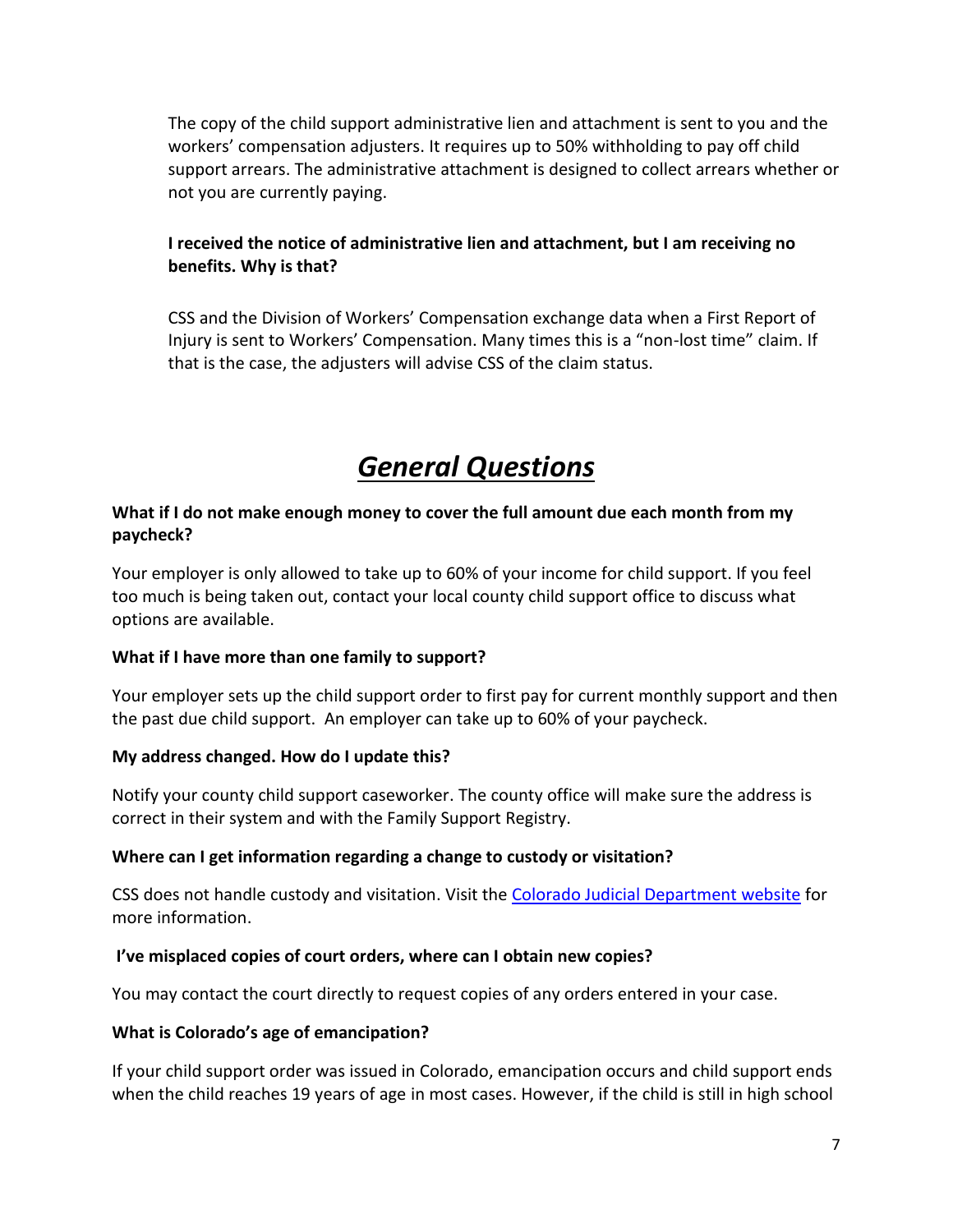or an equivalent program, support continues until the end of the month after graduation but not beyond the age of 21. Child support can also continue past the age of 19 if both the paying parent and person receiving payments agree in writing or the child is mentally or physically disabled and continued support is ordered.

# *Interstate Cases*

# **I was told my case would be sent to Colorado for processing, who should I contact for updates and questions about it going forward?**

Please address all questions and concerns about your case with the office where you first applied for services.

# **How long does it take to begin receiving money if a case is sent to another state?**

It takes an average of 90 days to open a case in another state. Many factors influence the amount of time it takes to begin receiving money, including if there is already a child support order and how quickly the other state can serve the party ordered to pay support with paperwork. Your local county child support office can answer more specific questions regarding this process.

# **What is needed to speed up the interstate process to get child support from unemployment benefits quickly?**

The following should be sent to the CSS interstate group by the state that began the case:

- Certified copy of the order (unless it is a Colorado order)
- Registration statement from the office trying to collect
- State paying parent (obligor) who is collecting UCB on transmittal (very important)

# *Making Child Support Payments*

# **If I owe child support, can I stop a scheduled recurring automatic withdrawal payment?**

The FSR can stop a scheduled recurring automatic withdrawal payment with advance notice. Your request must be received at the FSR a minimum of three business days prior to the scheduled withdrawal date. A stop of your authorization may be completed at **[this link](https://co.smartchildsupport.com/)** or by contacting the FSR Customer Service Department at -800-374-6558 or [CDHS\\_FSRCustomerService@state.co.us](mailto:CDHS_FSRCustomerService@state.co.us)

**If I use recurring automatic withdrawal or pay-by-phone to pay my child support order, how do I change my bank information with the FSR?**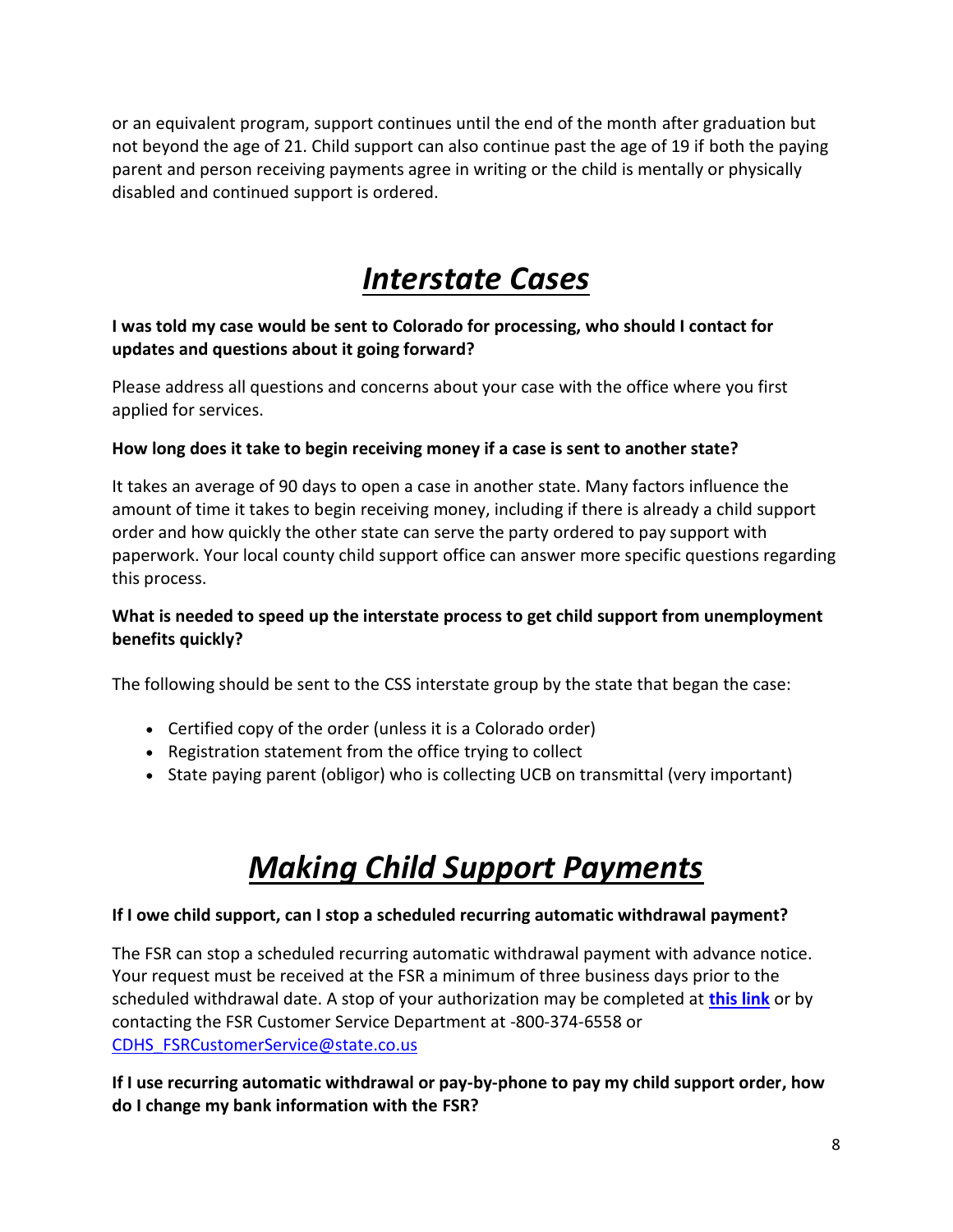Modifications to your bank information require a new authorization form to be completed at **[this link](https://co.smartchildsupport.com/)** or by contacting the FSR Customer Service Department at -800-374-6558 or [CDHS\\_FSRCustomerService@state.co.us](mailto:CDHS_FSRCustomerService@state.co.us)

# *Parentage*

# **Will establishing parentage grant custody and visitation rights?**

The Colorado Child Support Services (CSS) Program does not oversee custody and parenting time issues. After parentage is determined, a parent has the right to request the court for parenting time/visitation and/or custody.

# **My child's father wants to acknowledge paternity, is there an easy way for him to do this?**

Unwed parents can voluntarily acknowledge a child until the child reaches 18 years of age. The Acknowledgment of Parentage form is available at the hospital after the birth of your child, at all local county child support offices and at local vital records offices. An Affidavit of Paternity may also be signed at your local child support office.

# **What should we do if we are not sure who the child's father is?**

Either parent can request genetic testing. If either parent is unsure, a paternity test should be completed to accurately determine the biological father of the child.

# **Who pays for genetic testing, and how long does it take to get the results?**

Either parent may pay for a private DNA test. If a parent applies for a child support order, the fee for genetic testing is covered up front by CSS. If parentage is determined, the county will seek reimbursement from the confirmed parent. Genetic testing results may vary depending on the complexity of the test or if multiple partners must be tested. It typically takes 7-10 business days for the test results to be submitted.

# *Receiving Child Support Payments*

# **How long does it take for the Family Support Registry (FSR) to process a payment and send it out?**

Payments received with the FSR account number and payor's name are processed on the same business day they are received. Payment is typically sent on the following business day. If you have direct deposit, your deposit is typically available within two business days.